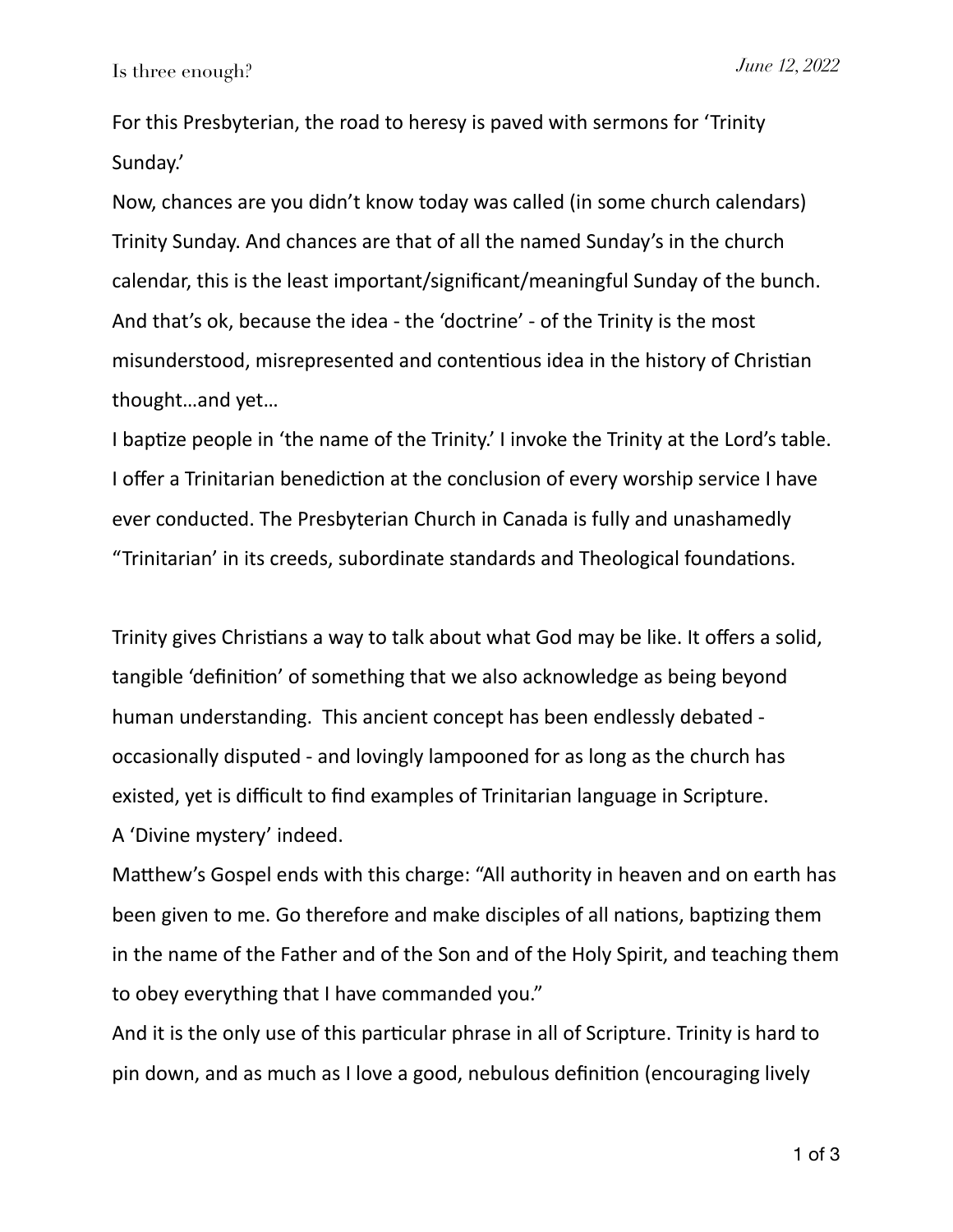conversation, and all that) I'm bold to wonder if three is enough 'persons' to attribute to God?

Moses and the other patriarchs didn't worry too much about he numbers. Burning bushes, miracles and visions; pillars of fire and strange visitors at the door of the tent. Back in the day, God was God and appeared in a manner best suited to the occasion. The glimpse that the faithful were given (when given a glimpse at all) was fleeting and partial - the wholeness of God was never doubted, but it was never on display either.

The Psalmist tried a new approach - God's glory manifest in the whole of creation the heavens are telling, and all that - knowledge, experience, a sense of awe; these were things that help the faithful recognize God's presence - God's goodness - and, by extension, help discern God's purpose for them.

Prophets and visionaries continued to wrestle with the idea of God - though none doubted God's presence - or worried about getting their definitions right.' It took Jesus to set us on that road.

Jesus; who talked about God like no one we'd ever heard before. Jesus; who gave us a glimpse of God that was strangely and dangerously personal. Jesus, whom the gospels named 'anointed' and whom the apostles called teacher, then LORD - Jesus, who introduces the notion that God's Spirit is a gift that keeps on giving - a gift that empowers and enables 'mere humans' to aspire to something as grand and fantastical as the kingdom of God.

When we talk about Trinity, we are actually bringing together each of these separate strands of understanding into something complicated and full of wonder. And so, while three may not be enough to describe the aspects of God, three is